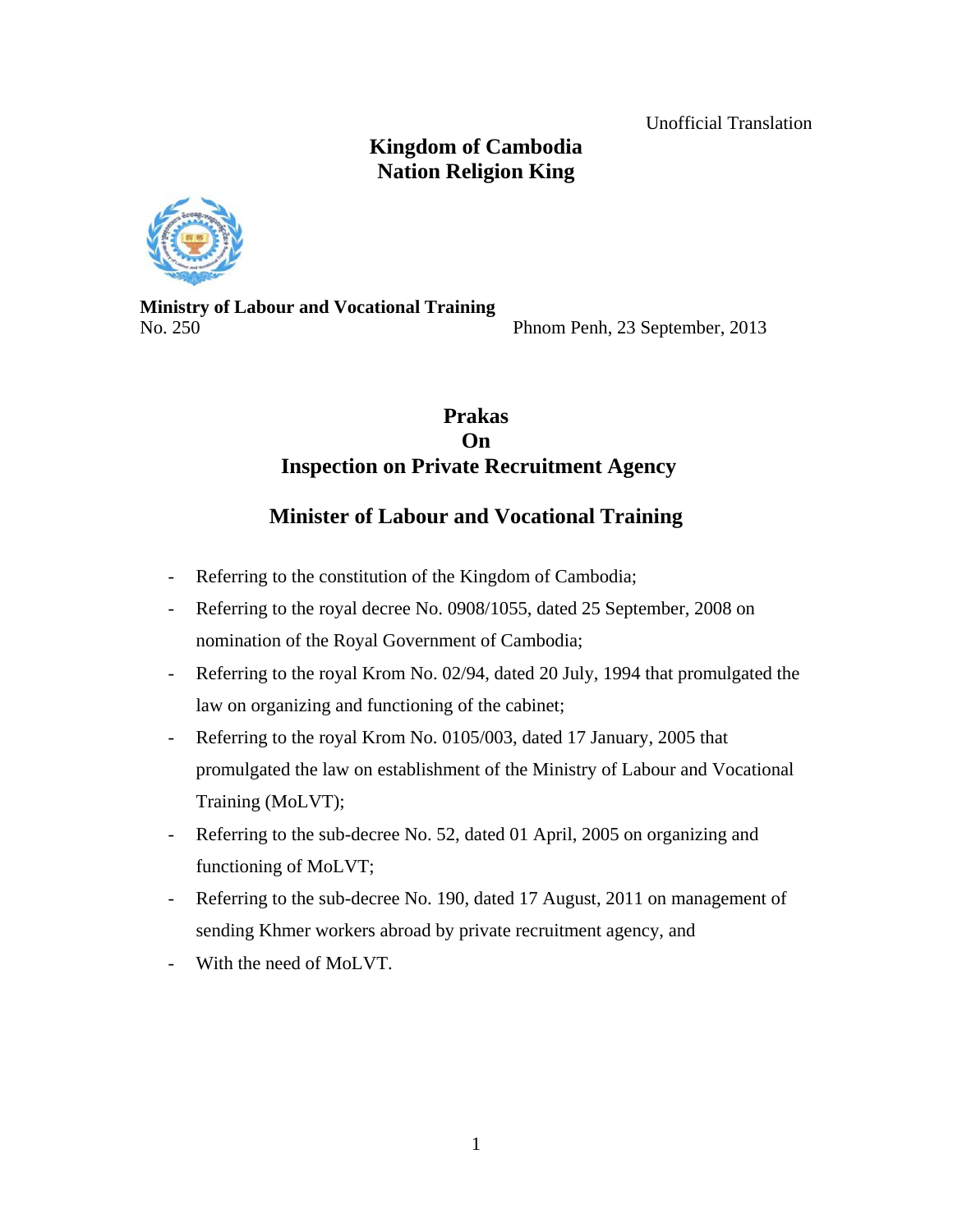## **Decided:**

## **Article 1:**

The Ministry of Labour and Vocational Training shall conduct inspection on the Private Recruitment Agency in order to ensure the effectiveness of the application of laws and regulations relevant to the management of sending of Cambodian workers to work abroad.

#### **Article 2:**

The Ministry of Labour and Vocational Training shall conduct ordinary inspection on the premises of all Private Recruitment Agencies including their Pre-Departure Orientation Training Centres in accordance with relevant laws and regulations.

### **Article 3:**

After receiving a report or complaint pertaining to a labour dispute, working conditions, illness, work related accidents, labour rights of workers, or any misconduct in violating laws and regulations, the Ministry of Labour and Vocational Training shall conduct a special inspection case by case on the Private Recruitment Agency and its Pre-Departure Orientation Training Centres.

In a necessary case, the Ministry of Labour and Vocational Training is able to request cooperation from the Institution or relevant competent authority.

In a case where the Private Recruitment Agency has been found guilty of a criminal offense, the Ministry of Labour and Vocational Training shall send the case to the Institution or relevant Competent Authority to take action in complying with legal procedures.

## **Article 4:**

The Officer who conducts the inspection on the Private Recruitment Agency shall have authority to inspect the compound, location, building, pre-departure orientation training centers and have the right to ask the Private Recruitment Agency to show important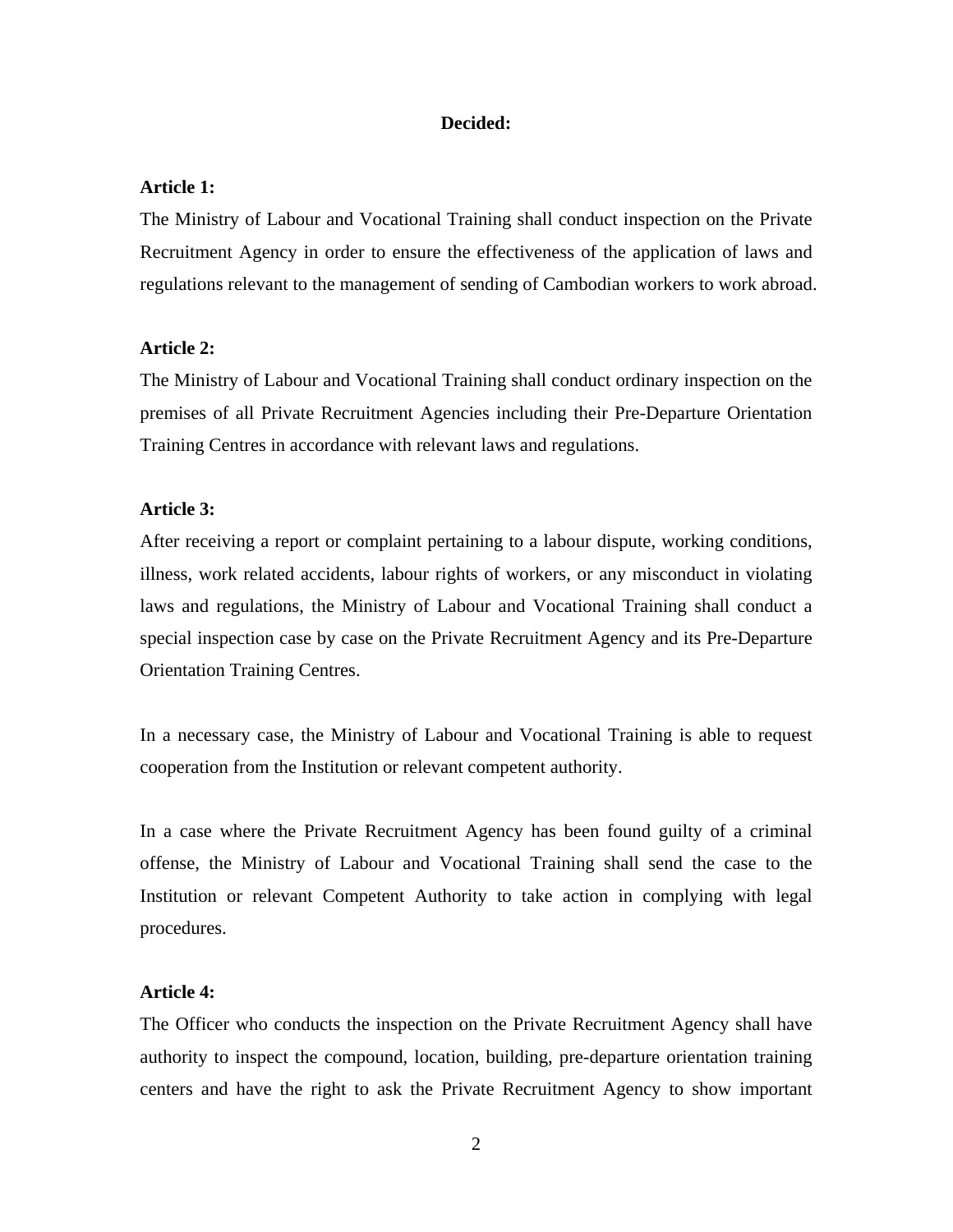documents such as their records book on worker management, reports on training on occupational safety and health, list of staff, payroll book, service contract and employment contract of worker, internal rules of the pre-departure orientation training centers and internal rules of the Private Recruitment Agency.

## **Article 5:**

For every inspection, the Officer shall prepare a clear inspection minute on either noncompliance or compliance with laws and regulations, as well as recommendations for implementation. The inspection minute shall be signed by the competent labour inspector and the legal representative of the Private Recruitment Agency.

#### **Article 6:**

In a case where there is a mistake of non-compliance with laws and regulations, the Inspection Officer shall clearly check and provide comments to the Senior Officers of the Ministry of Labour and Vocational Training in order to instruct, to warn or to revoke the license of the Private Recruitment Agency and in order to take action based on the legal procedure for each case.

When found that any Private Recruitment Agency has failed to comply with the existing laws and regulations, the Labour Inspector shall cooperate with the Institution or the relevant Competent Authority to prepare an implementation procedure in accordance with law.

## **Article 7:**

The Cabinet, the Department General of Administration and Finance, the Department General of Labour, Department General of Technical Vocational Education and Training, General Inspector of Department General of Inspection and the Units under Ministry of Labour and Vocational Training and the Private Recruitment Agencies shall implement effectively this Prakas from the date of signature.

### **Minister**

#### **Vong Saut**